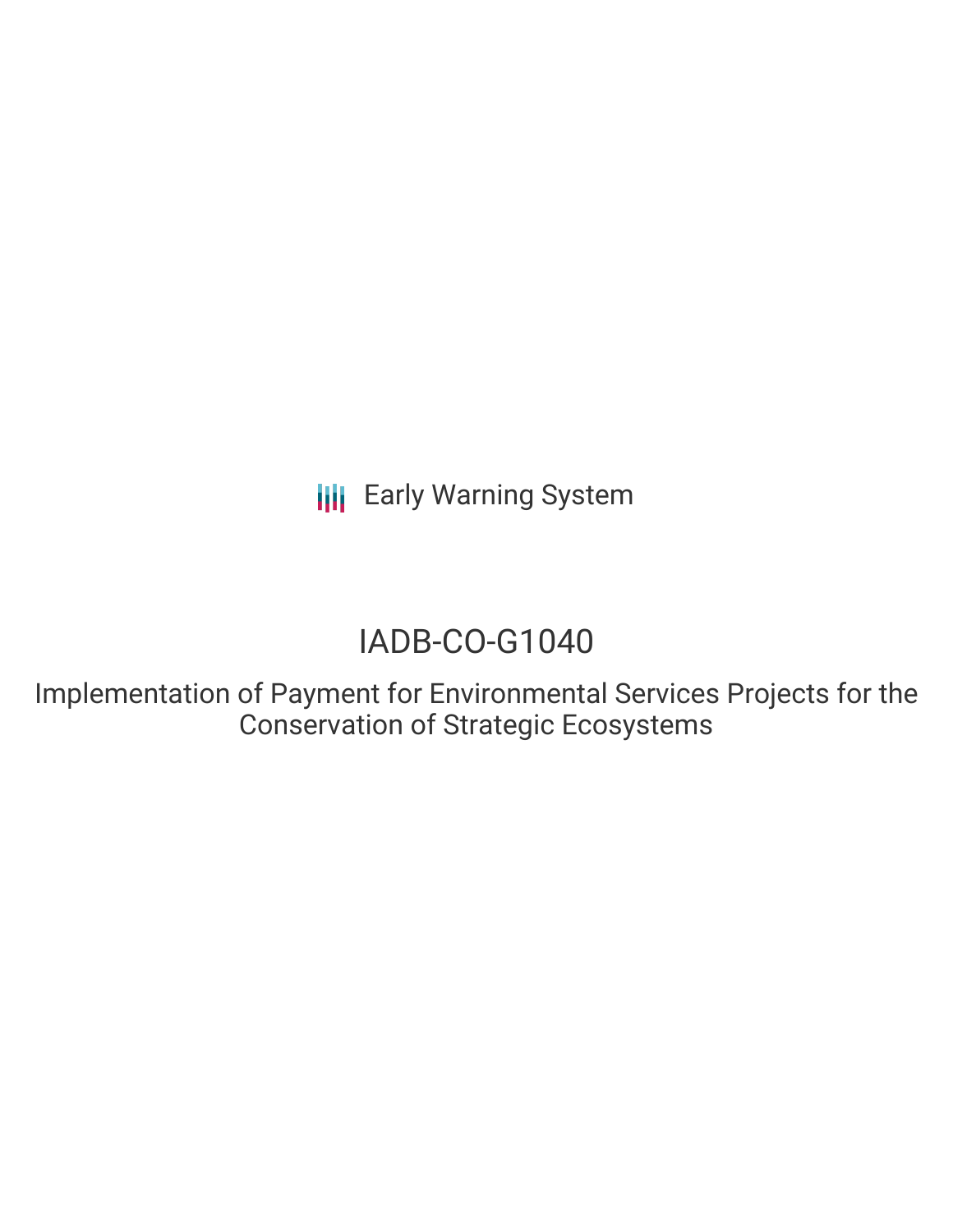

### **Quick Facts**

Ecosystems

| <b>Countries</b>               | Colombia                               |
|--------------------------------|----------------------------------------|
| <b>Financial Institutions</b>  | Inter-American Development Bank (IADB) |
| <b>Status</b>                  | Approved                               |
| <b>Bank Risk Rating</b>        | C                                      |
| <b>Borrower</b>                | Government of Colombia                 |
| <b>Sectors</b>                 | Climate and Environment, Finance       |
| <b>Investment Type(s)</b>      | Grant                                  |
| <b>Investment Amount (USD)</b> | $$2.50$ million                        |
| <b>Grant Amount (USD)</b>      | $$2.50$ million                        |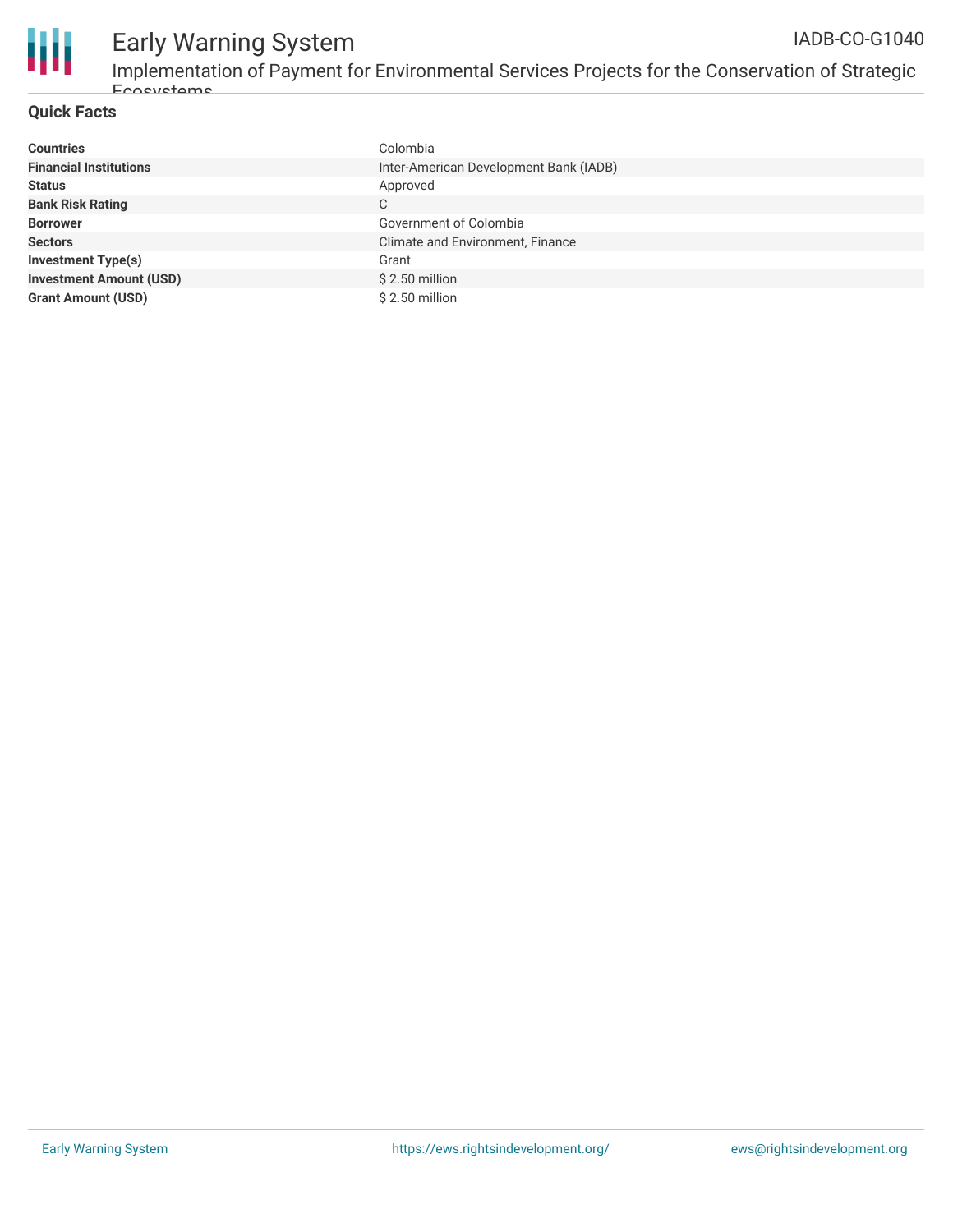

### **Project Description**

Ecosystems

Promote the implementation of Payments for Environmental Services (PES) projects for the conservation of ecosystems and sustainable rural development within the framework of the National PES Program, to reduce deforestation and conflicts in land use, generate development opportunities for local communities and the increase environmental services.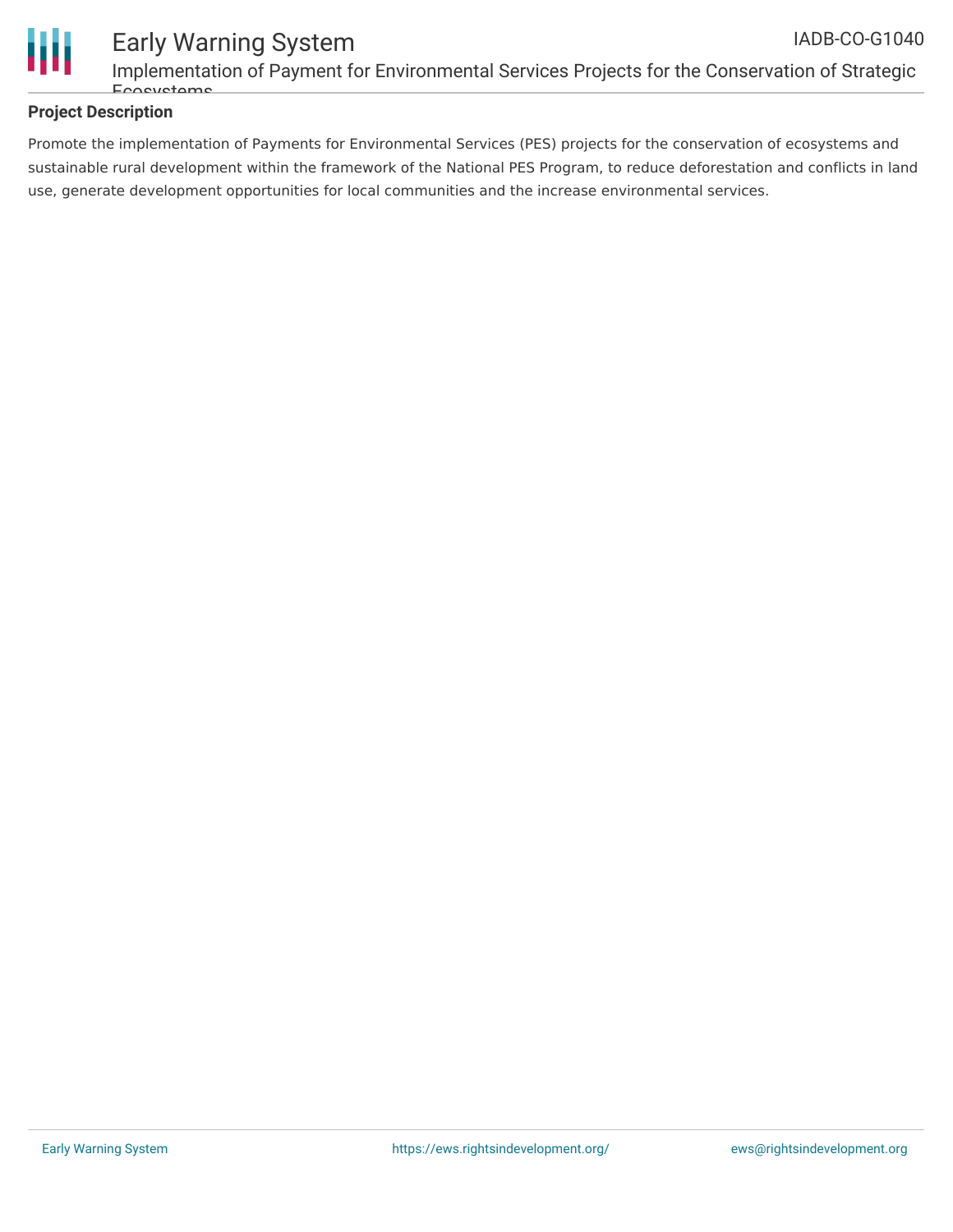

## Early Warning System

Implementation of Payment for Environmental Services Projects for the Conservation of Strategic Ecosystems

### **Investment Description**

• Inter-American Development Bank (IADB)